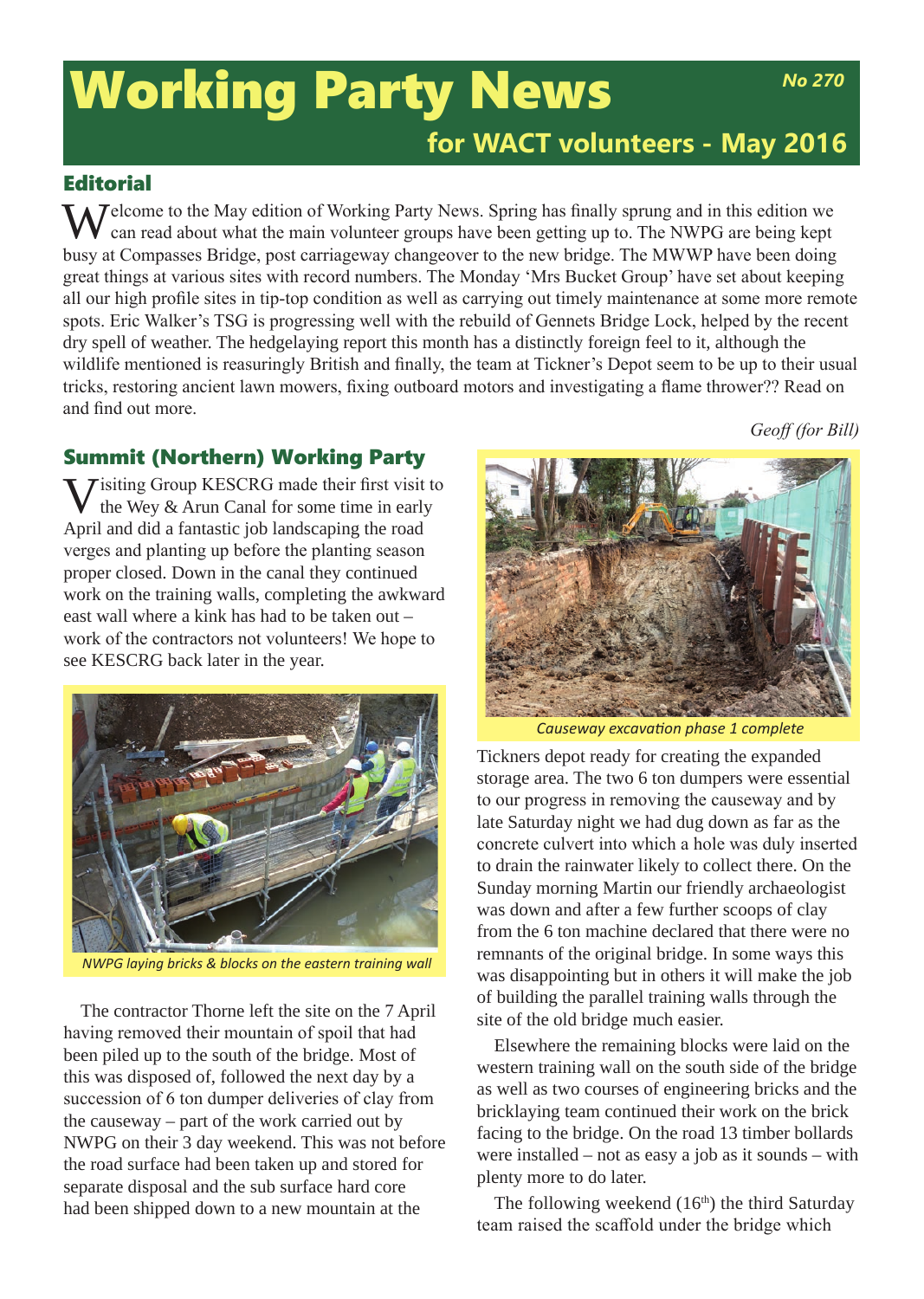should enable the brickies to reach the underside of the bridge. Looking ahead, we have two more bricklaying Saturdays before the two weeks of summer camps start in early July. In June the WRG Training weekend is being held at Compasses and will be a good opportunity for volunteers who want to obtain plant and other tickets. More details next time.



*NWPG reoving the old plastic bollards*

We are a fully inclusive group and everyone is welcome to join us, skilled or otherwise. Contact Dave Evans or myself if you would like to help.

*Bill Nicholson*

#### Mrs Bucket Group – Keeping Up Appearances on Mondays

The growing season is now upon us, so at our<br>two meetings in April we started 'keeping up appearances' at all our nine regular sites: (Run Common, Fastbridge, Tickners, Southland & Devil's Hole Locks, Loxwood including the overflow car park, the Drungewick Aqueduct site including the slipway, Newbridge and Haybarn). This excludes, at least for the time being, Three Compasses for obvious reasons! With the onset of the nesting season we decided to curtail clearance work north of Haybarn and content ourselves with keeping the swing bridge area looking tidy. There are some fencing repairs outstanding there too which we will tackle when it has been sorted out with the landowner. During April we also undertook some more digging at Culvert 2 in Sidney Wood; we reckon we have done as much as possible to improve the water flow. A waymark post has been installed at Newbridge.

We meet again on the 9<sup>th</sup> and 23<sup>rd</sup> of May with some additional work in prospect.

*Nick Wood* 

#### Mid Week Working Party

This month we completed the work at Bonfire Hanger. It looks lovely now with all the bluebells and primroses flowering. Unfortunately it now means all the nettles will grow again as the weather improves and there are no brambles to impede their progress. We had one day where the team was split. We planted little trees at Tickners. The ground was very hard and full of clay. Not an easy task. The other part of the team worked on *May Upton* clearing overhanging branches between Loxwood and Southland Lock. This was another frustrating operation in that the split pin on the engine kept breaking. However the cut is now clearer even if the job is not finished. Last week we were back at Fast Bridge. Some of the team built a very good bridge with scaffolding planks over the canal so we can now get to both sides easily whilst the rest of the team spent the day pulling trees out of the water and then burning them or stacking them up into eco piles. Two of our team spend their time mowing the lawn and keeping the flower beds clear at Loxwood. Thank you team for all your hard work. We have been having record numbers turning up each Wednesday.

*Margaret Darvill*

## Thursday and Sunday Group

Two major milestones were reached at Gennets Bridge Lock. The first was when the concrete was pumped onto the top sill of the lock and the second when the steel arches for the lock bridge were put in position. The next jobs on the top sill will be to clear all the items used to get to this point and then put up the shuttering for the walls and the ground sluices. At the bridge the next step is to mount the centering (the shuttering to support the concrete when it is poured to form the arch), which is now being made, so by the beginning of May they should be in and the form of the arch will be visible from the towpath.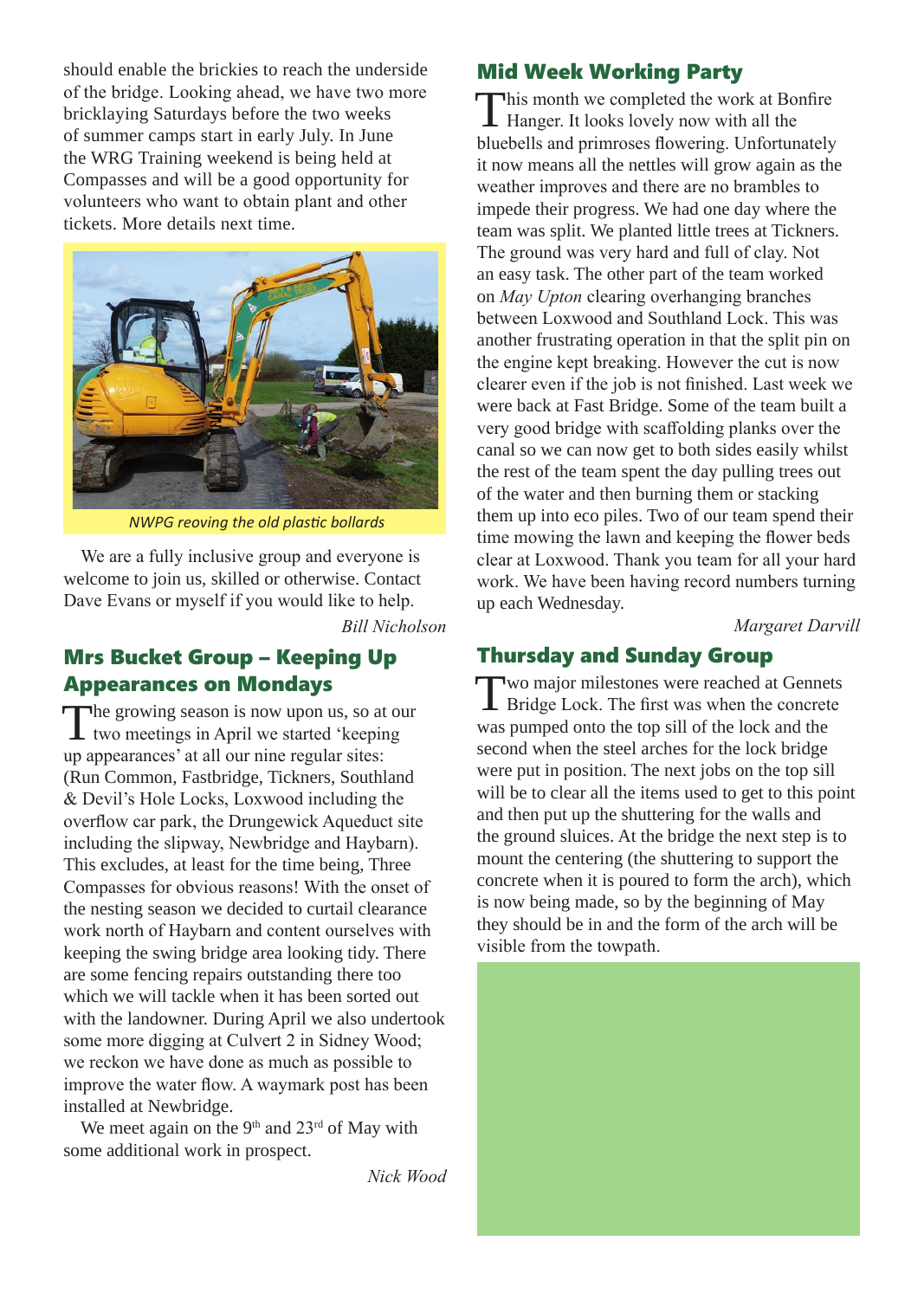

At the end of March the planned urgent repairs were done to the bridleway.

The bricklaying continues with enthusiasm by Eddie Fairman and Geoff Thomas. For Jason Falkner and others in the group, it is nearly a full time job for the group to keep the bricklayers serviced with mortar, bricks and adjusting the scaffolding.

With the bridge parapet foundations finished some 80 tonnes of DTp Type 1 has been placed and compacted where the ramps are to go. The CASE digger stood on this to lift in the steel arches and will be used for the centering.

This last month another batch of car batteries were sent for recycling. Thanks to the donors, keep them coming. Unfortunately we do not recycle domestic or PC batteries.

*Eric Walker*

### Hedgelaying Team

Z dravstvujtye one and all.<br>We are fairly Russian along in the laying ie between 25 and 30 yards per day. Excellent going. This is great as when I first paced out the length of the hedge, I made it 500 yards. I paced it again and it seems to have grown in length ie 600 yards? I think my brain cells are dying off too quickly which means I have only one cell left and I wonder where I put it.

Are my paces Steppes?

4 days of work has produced another 110 yards of hedge which included nipping into the coppice for more stakes and a few binders. We also had a very big burn up plus some field side trimming.

Our last day, 26 April gave us two snow showers. Ah, variety, as it was nice and warm in the sun but b….. cold when not.

My nature ramble includes: Lesser Spotted Woodpecker, Chiff Chaffs, Long Tailed Tits, 1 Brimstone (my first this year), 3 Peacocks, 2

Orange Tips and a wide variety of bees. The hedge is greening up well and so far nothing is trying to nest in it.

I expect to do one more day of laying and a day of clearing up, so by mid May we will have stopped for our summer holidays. Who said we are a bit like teachers then?)



*Close to Haybarn Bridge. Can you spot the difference?*



Please do your summer homework folks, and with that, Adieu for now, I'm off to play roulette with a Russian – will he get the joke? Dozvedanya

#### *Keith Nichols*

#### Tickner's Heath Depot

 $\sum$  *J*ell, life goes on at the depot as it has done for most of this year, with very little happening in the way of requests for our services. We have turned our thoughts to the continuing spring clean of the depot. The grass has been cut and we are attempting to tidy up the sheds where we can.

We have however managed to look at some of the Trust's equipment old and new, well relatively new that is, lawn mowers have been serviced, hole borers inspected and we even manged a trip to the canal to look at a misbehaving outboard and